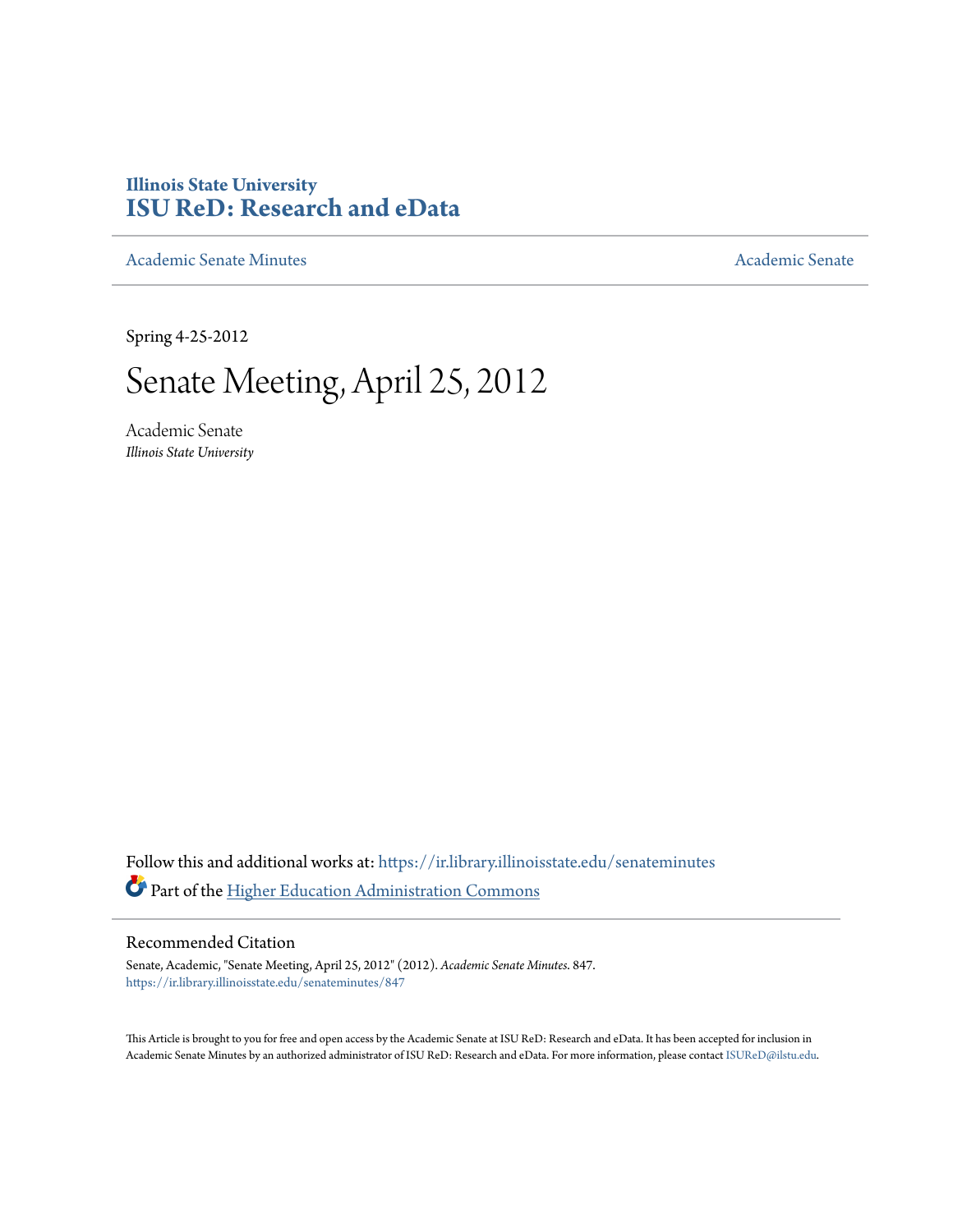#### **Academic Senate Minutes Wednesday, April 25, 2012 (Approved)**

#### *Call to Order*

Senate Chairperson Dan Holland called meeting to order.

#### *Roll Call*

Senate Secretary Susan Kalter called the roll and declared a quorum.

#### *Approval of Minutes of March 28, 2012 and April 11, 2012*

**Motion XXXXIII-66:** By Sen. Dawson, seconded by Sen. Stewart, to approve the Senate Minutes of March 28, 2012 and April 11, 2012. The minutes were unanimously approved.

#### *Chairperson's Remarks*

**Sen. Holland:** Thank you very much to the outgoing Student Government Association, especially Sen. Owens.

#### *Student Body President's Remarks*

**Sen. Owens:** We had our Passing of the Gavel Ceremony last week. I would like to wish them luck. Ed Gallagher was elected Secretary of the Assembly. Emily Gibbons was elected Vice President of the Student Senate. Ben Adams was elected President of the Student Senate. They will make up next year's Executive Committee. It has been a pleasure working with everybody.

#### *Administrators' Remarks*

- *President Al Bowman - Absent*
- *Provost Sheri Everts - Absent*
- *Vice President of Student Affairs Larry Dietz - Absent*
- *Vice President of Finance and Planning Dan Layzell - Absent*

*Committee Reports: Academic Affairs Committee: No Report*

*Administrative Affairs and Budget Committee: No Report*

*Faculty Affairs Committee: No Report*

#### *Planning and Finance Committee: No Report*

#### *Rules Committee:*

**Senator Fazel:** I wanted to thank the committee members again for their wonderful contributions. I want to congratulate the Student Government Association and Zach Owens, in particular, for the active and productive year.

#### *Action Item:*

### *01.02.12.01 Final Course Grade Challenge Policy (Academic Affairs Committee)*

**Sen. Stewart:** Nothing has changed since it came as an Information Item, but there were a couple of changes that I verbally alerted you to. One was the composition of the committee, which would be three faculty members and two students. The students have at least ten working days at the beginning of the semester after the grade was issued. That does not preclude them bringing up the challenge before then.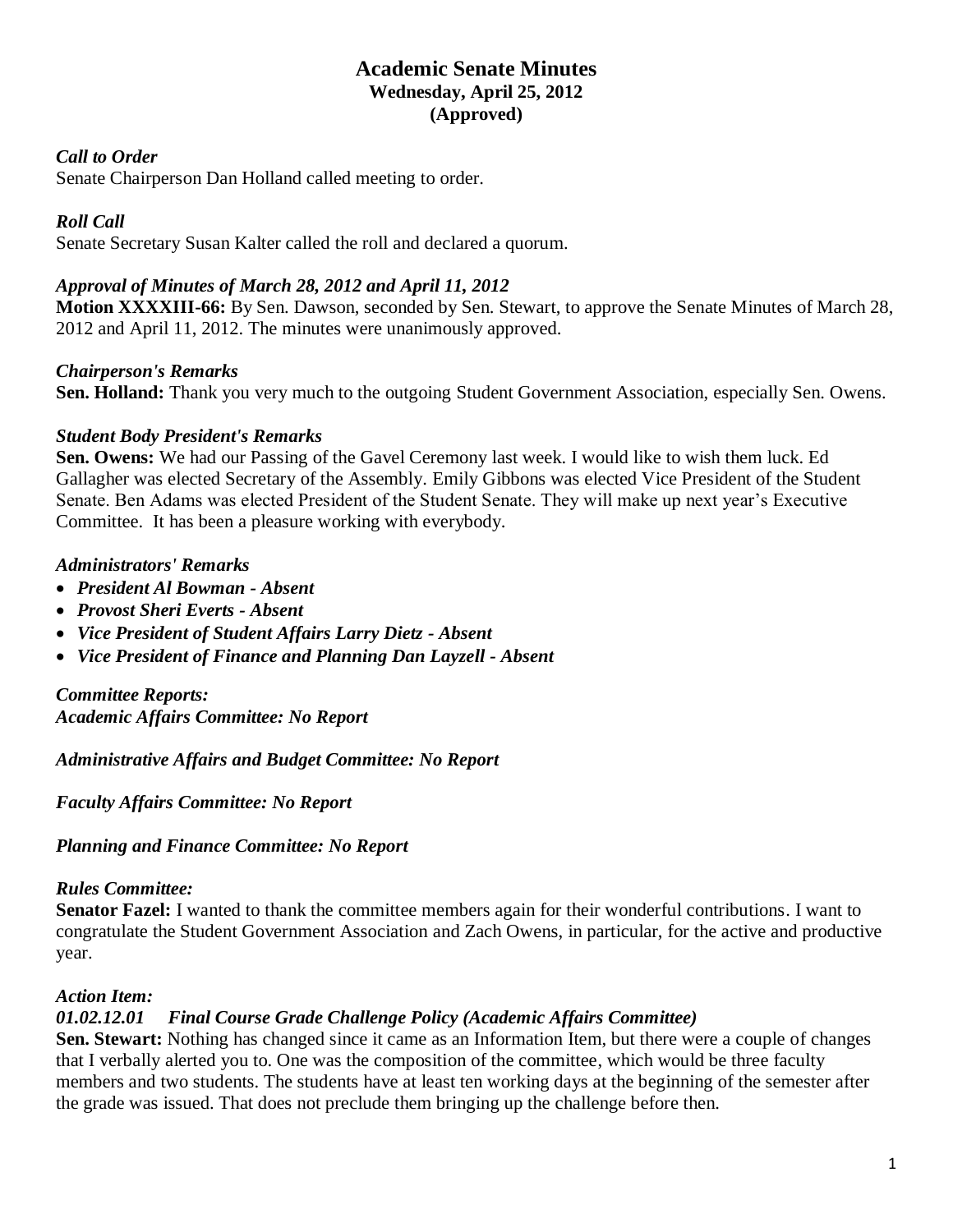**Motion XXXXIII-67**: By Sen. Horst, seconded by Sen. Kalter, to change the committee membership back to two faculty and one student. The main idea was to streamline the process, so the less committee members, the better. This committee might meet over the summer when faculty are not on contract.

**Sen. Owens**: The current policy for the Grievance Committee is two students and three faculty and that has never been a problem. In the summer when we needed to meet, we easily found the members.

**Sen. Kalter**: I am concerned about a majority vote of two students and one faculty against two faculty. Academic concerns should be decided by a majority of faculty.

The motion did not pass.

**Friendly Amendment**: Sen. Kalter: I would like to add as a friendly amendment, "Care shall be taken that no member of the committee knows either party in the appeal".

Senator Stewart accepted the friendly amendment. The amendment will be placed on page 2 as the second sentence of number 5.

**Friendly Amendment:** Sen. Owens: On one draft SGA recommends the students to the Provost. On the draft that I am looking at now, it does not have that language in there. Number 5, right after "appointed by the Provost or designee". I would like to add as a friendly amendment that, "The student members will be recommended to the Provost by SGA".

Senator Stewart accepted the friendly amendment.

**Friendly Amendment**: Sen. Kalter: We are going to need to change the Student Code of Conduct so there aren't two policies. In the absence of being able to put those two documents through at the same time, I would like to add a rider that says "This policy supersedes any other provisions in the Student Code of Conduct."

Senator Stewart accepted the friendly amendment.

The policy was unanimously approved.

#### *Information Items:*

#### *03.30.12.05 Alcohol Policy – Revised (Executive Committee)*

**Sen. Holland:** The current Alcohol Policy provides for the consumption of alcoholic beverages in Cardinal Court and Shelbourne Apartments. The proposal on the table is because of the demographics that will be in Cardinal Court such that alcohol not be allowed there. The change in the proposal is the removal of three words "and Cardinal Court".

**Sen. Weeks**: What is the rationale for excluding Cardinal Court?

**Sen. Holland**: Cardinal Court was predominantly for graduate and married student housing where a significant fraction was over 21. The new Cardinal Court is going to be almost exclusively sophomores.

**Sen. Woith**: How is this going to be monitored?

**Sen. Holland**: I assume the same as it is monitored in all of the dorms—remarkably ineffectively.

**Sen. Woith**: The setup is going to be different than an actual dorm. I think it would be difficult to implement this.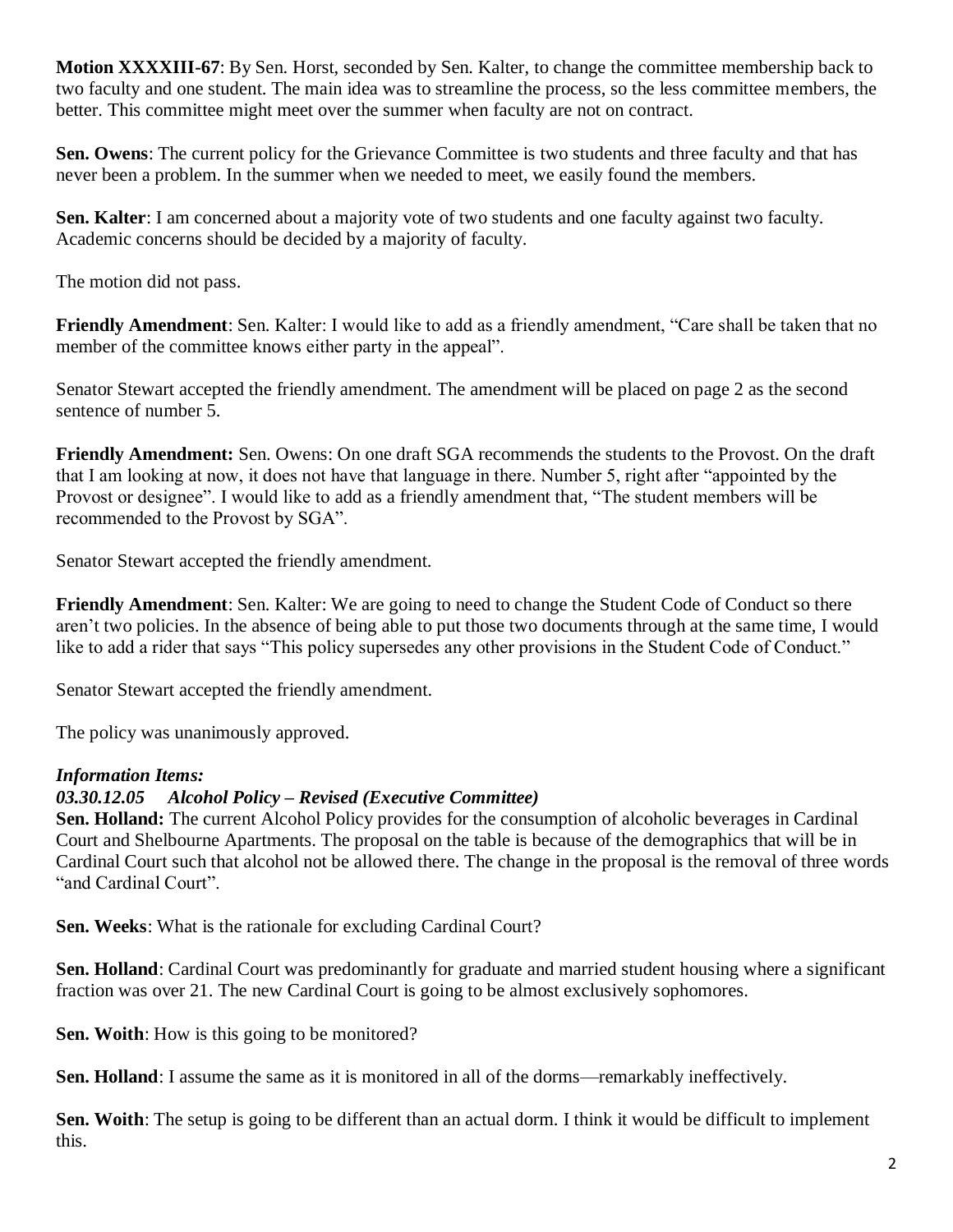**Sen. Holland**: If you drink alcohol in the dorms, you don't have to present id to show that you are 21; it's just not allowed.

**Sen. Ford**: It seems it would be better to come up with a totally new policy that encourages responsible drinking instead of completely banning it.

**Sen. Fazel:** The Rules Committee considered this. It was a proposal by student government to allow alcohol consumption in Cardinal Court for people over 21. We discussed it and gathered lots of information when VP Dietz mentioned that they are going to look at the entire Alcohol Policy next year. That is why student government withdrew that proposal. It is probably something that will come to the Senate in the next two years.

**Motion XXXXIII-68:** By Sen. Horst, seconded by Sen. Fazel, to move the item to action.

**Sen. Gizzi**: I am not in opposition of this motion, but this is about the third time this semester that we have done this.

**Sen. Hunter**: Given that we have three words that are changing, and it was debated a lot in committee before it got here, I think we are safe to move forward.

The motion was unanimously approved.

**Motion XXXXIII-69:** By Senator Holland to approve the revised Alcohol Policy.

**Sen. Owens**: SGA voted to allow alcohol in Cardinal Court for those 21 and over. SGA still supports that, but we decided to withdraw the amendment to coincide with the alcohol review that will take place in spring 2013. Looking at the data, I don't think banning alcohol is very effective.

The policy was approved by a majority vote.

### *04.11.12.01 Institutional Priorities Report (Planning and Finance Committee)*

**Sen. Rich:** When this report is adopted by the Senate, it goes to President Bowman, who sends it to the four vice presidents. Those vice presidents are required to submit reports in the fall in response. Those reports then flow back to the Planning and Finance Committee. That becomes part of the ongoing discussion of the committee. Meanwhile, the committee is entertaining guests typically from administration on issues they want to focus on that year. That leads to the report for the following year. The committee kept in mind resource constraints and trade-offs-- feasible opportunities.

We thought and agreed with the administration that we don't have enough merit scholarships as part of our recruitment process. Not to substitute for the scholarships that we currently have at the junior and senior level, but add to our collection of scholarships. Item two is the promotion of success of transfer students. We were able to identify a couple of issues that were bottlenecks to their success. On page 2, the entire list of resources at the department level, members of the committee raised questions with almost all of our guests about department level operations.

An area of increased attention had to do with issues identified with research and sponsored programs and additional support for the development of grant applications. Following that, graduate assistantships are falling from general revenue and the only way to stabilize those tends to be from external funds.

**Sen. Cedeño:** In Part B, promote operational excellence in terms of research, were their talks about intellectual property?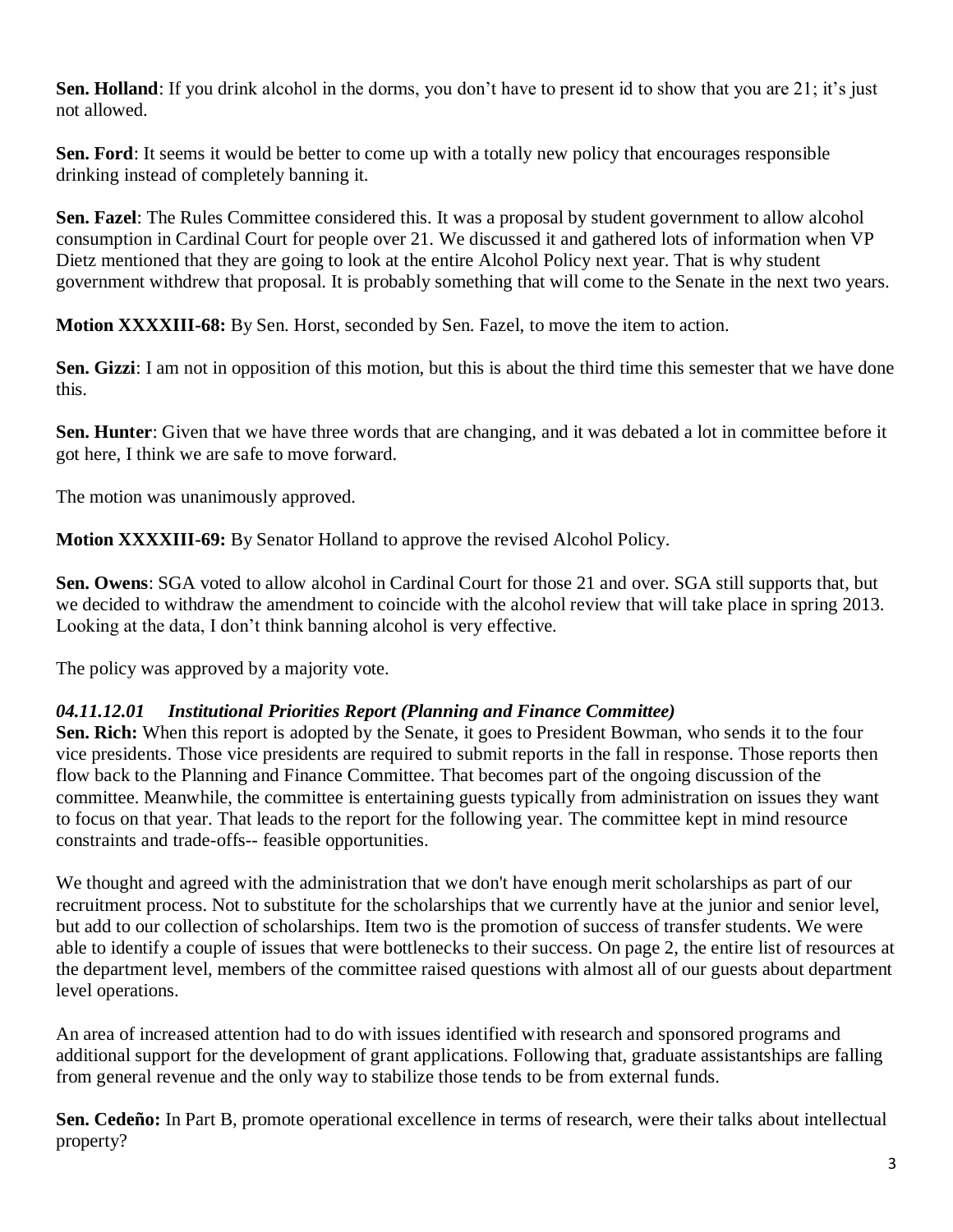**Sen. Rich**: It did not come up in our discussion with research and sponsored programs.

**Sen. Kruger**: We are looking at the intellectual property and tech transfer issue in RSP at the moment. We have an IP committee. We are doing some outsourcing to get legal advice when cases are brought to us. It is on our radar.

**Sen. Kalter**: You mentioned the graduate assistantships and that we have to go to external funds. I assume that that is made up largely of tuition.

**Sen. Rich**: Yes, external funds, grants and contracts are funding graduate assistant position. Those are restricted funds so even if a department holds on to the same number of graduate assistants, if they are funded through restricted funds, then those particular assistants assigned to a project, that changes the graduate support for the faculty in their general research and teaching.

**Sen. Kalter**: So you're saying that it is not being heavily funded by tuition dollars; it's being funded by grants and contracts more?

**Sen. Rich**: Yes, the part that is being funded by tuition is shrinking.

**Sen. Kalter**: Under refinement of summer school, are online courses in demand by our students?

**Sen. Rich**: We did not have a discussion on a session of summer school this year. We did two years ago. This is kind of the ongoing conversation and several of us were there for that. A large percentage of the students are not here during the summer. Expanding online opportunities during that time period would be a complement to our efforts to serve that population. It has been suggested that we put that on our list next year as a priority.

**Sen. Horst**: Could you give a little more detail about the merit scholarships?

**Sen. Rich**: Our four-year scholarships are based on need; yet our merit, which would include presidential scholarships, are typically not four-year scholarships. They are not ones that could be offered to incoming freshmen; you have to have a record of achievement.

**Sen. Holland**: I think the presidential scholarships are four-year scholarships.

**Sen. Weeks**: Under investing in human capital, you mentioned a number of programs. Did you discuss the relative cost effectiveness of these programs?

**Sen. Rich**: That is a question that we did not discuss. The conversation with the Provost is something that we definitely want to encourage.

**Sen. Owens**: Is there a way of directing some of the financial support that student athletes receive toward other scholarships?

**Sen. Rich:** There was no interest in substituting from current sources of support. There was a desire to add to our portfolio of support for students.

**Sen. Owens:** Students that came in in 2008– 2009, we paid \$14 per credit hour for athletics and grant and student aid is only about two dollars and that is what our merit scholarships are.